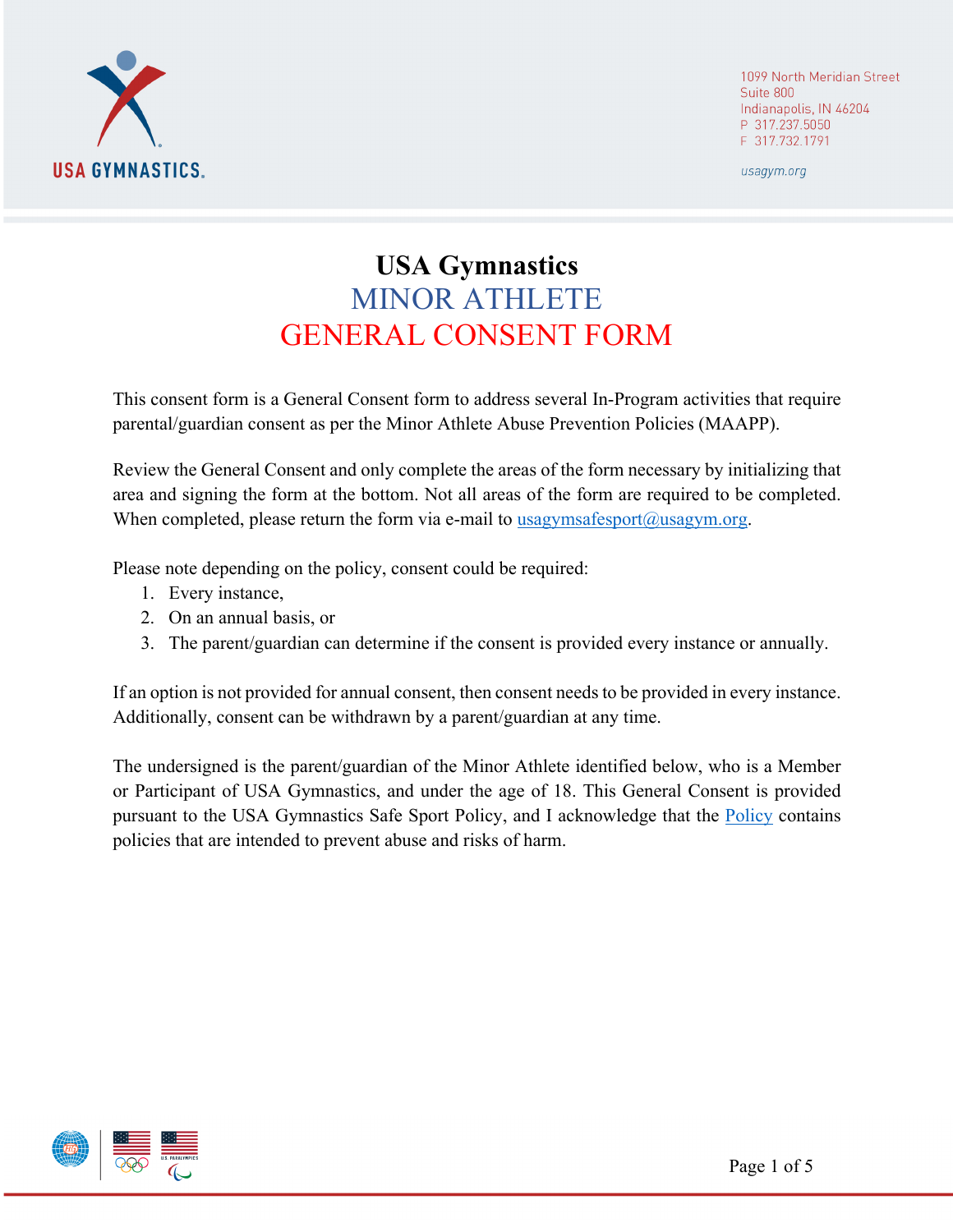# **INDIVIDUAL TRAINING SESSIONS**

I, as the parent/guardian of the Minor Athlete identified below, hereby authorize and consent for my Minor Athlete to receive In-Program individual training sessions from

 (Adult Participant name), an Adult Participant, for a time period of one (1) year from the date of the consent.

I understand that the following are the guidelines for individual training sessions:

- 1. All sessions must follow the One-on-One Interactions Policy as found [here.](https://usagym.org/PDFs/safesport/policy2021.pdf)
- 2. A parent/guardian can observe the session.

I understand that my Minor Athlete or I can withdraw consent for individual training sessions at any time.

**Initial** Date

# **ATHLETIC TRAINING MODALITIES, MASSAGES, OR RUBDOWNS**

I, as the parent/guardian of the Minor Athlete identified below, hereby authorize and consent for my Minor Athlete to receive In-Program athletic training modalities, massages or rubdowns for injuries for a time period of one (1) year from the date of the consent.

I understand that the following guidelines apply for athletic training modalities, massages, and rubdowns:

- 1. All sessions must follow the One-on-One Interactions Policy as found [here.](https://usagym.org/PDFs/safesport/policy2021.pdf)
- 2. All sessions must have a second Adult Participant physically present for the treatment to occur.
- 3. My Minor Athlete will be fully or partially clothed and their breasts, buttocks, groin, and genitals will always be covered.
- 4. A parent/guardian must be permitted to observe treatment, except for situations where it occurs in a competition or training venue that limits credentialing.

I understand that my Minor Athlete or I can withdraw consent for In-Program athletic training modalities, massages, or rubdowns at any time.



**Initial** Date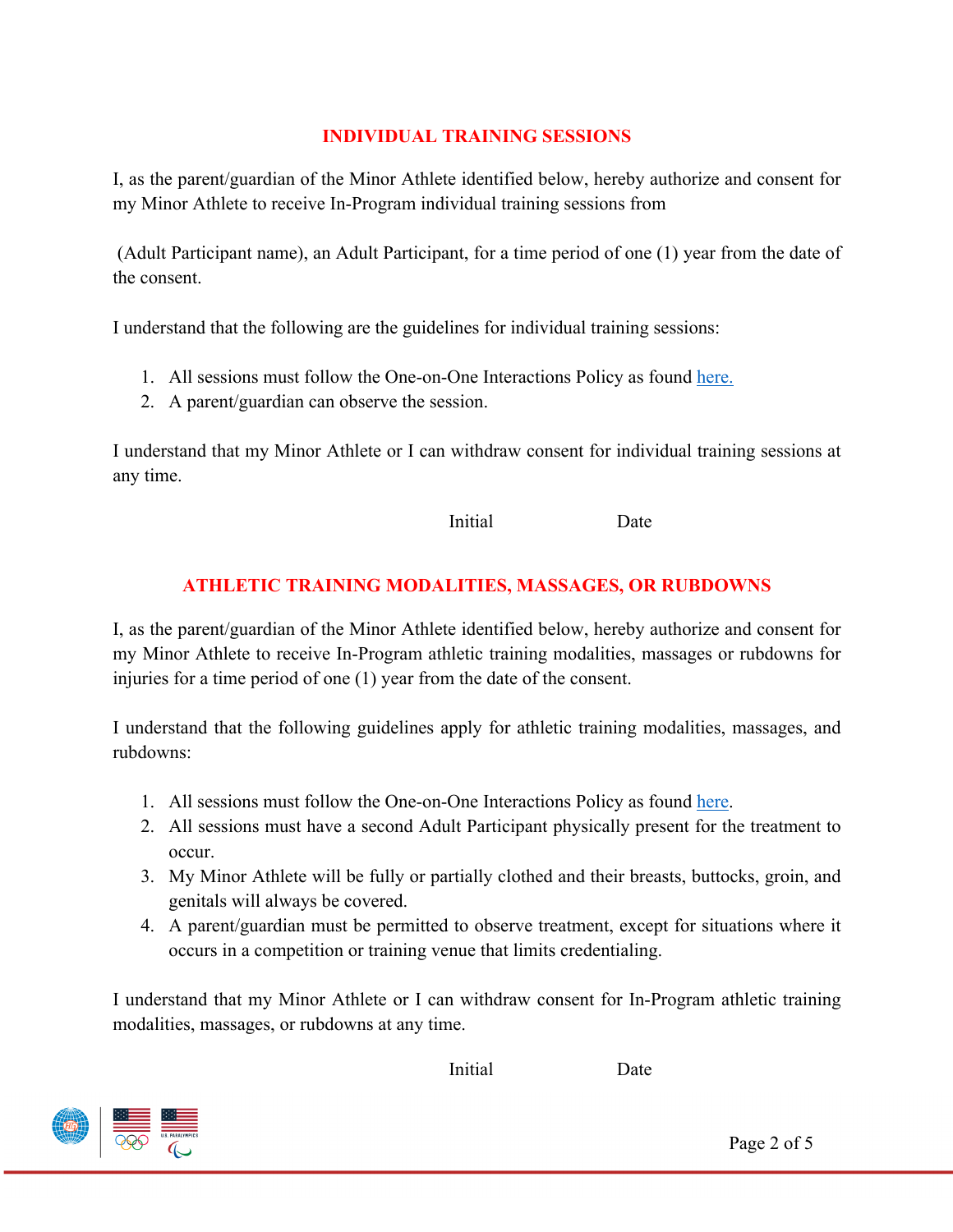## **MEETINGS WITH MENTAL HEALTH PROFESSIONALS AND HEALTH CARE PROVIDERS**

I, as the parent/guardian of the Minor Athlete identified below, hereby authorize and consent for my Minor Athlete to meet with In-Program mental health professionals or health care providers for a time period of one (1) year from the date of the consent.

I understand that the following guidelines apply for meetings with mental health professionals or health care providers:

- 1. All sessions must follow the One-on-One Interactions Policy as found [here.](https://usagym.org/PDFs/safesport/policy2021.pdf)
- 2. All sessions must have a second Adult Participant present at the facility and notified that the meeting is occurring, although the Minor Athlete's identity need not be disclosed.
- 3. The Member Club, Meet Director or other person of authority must be notified that the provider will be meeting with a Minor Athlete.
- 4. Closed door meetings with Minor Athletes are not allowed at any event or facility under the jurisdiction of USA Gymnastics.

I understand that my Minor Athlete or I can withdraw consent for In-Program meetings with mental health professionals or health care providers at any time.

**Initial** Date

# **TRANSPORTATION BY AN ADULT PARTICIPANT**

I, as the parent/guardian of the Minor Athlete identified below, hereby authorize and consent that (Adult Participant name), an Adult Participant, can travel one-on-one with my Minor Athlete to and from all In-Program sport activities related to USA Gymnastics for a time period of one (1) year from the date of this consent.

Prior to signing the Consent From, I acknowledge that I must complete the "Parent's Guide to Misconduct in Sport" offered by the U.S. Center for SafeSport found [here a](https://safesporttrained.org/#/public-dashboard)nd submit my completion certificate to USA Gymnastics along with the completed Consent Form. Minor athletes who are age 13 or older must complete the "SafeSport for Youth Athletes" offered by the U.S. Center for SafeSport found [here a](https://safesporttrained.org/#/public-dashboard)nd must submit their completion certificate to USA Gymnastics.

I understand that my Minor Athlete or I can withdraw consent at any time.

**Initial** Date

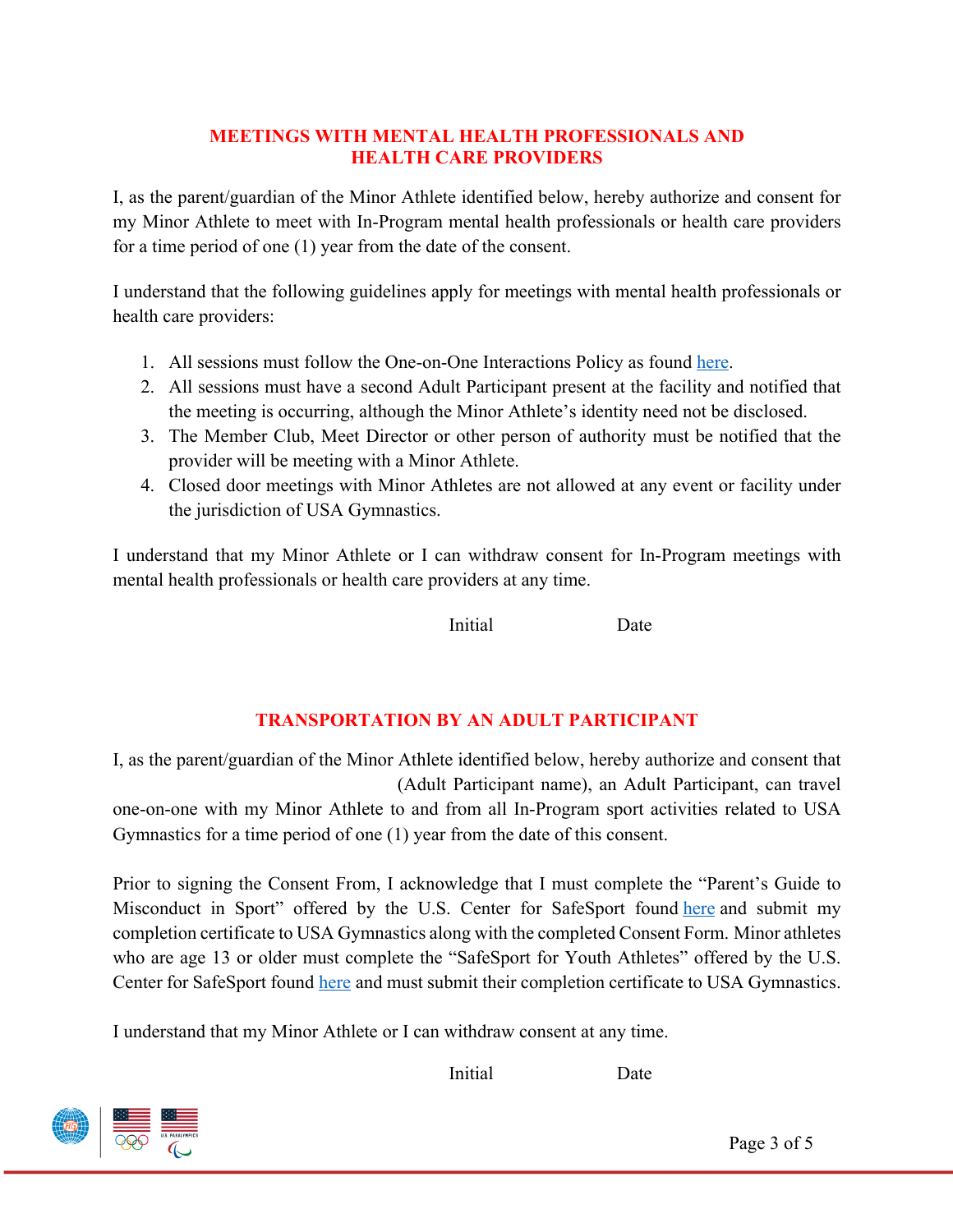# **TRANSPORTATION ORGANIZED BY USA GYMNASTICS**

I, as the parent/guardian of the Minor Athlete identified below, hereby authorize and consent that my Minor Athlete can travel with USA Gymnastics to and from all In-Program activities during a period of one year from the date of this consent.

Prior to signing the Consent From, I acknowledge that I must complete the "Parent's Guide to Misconduct in Sport" offered by the U.S. Center for SafeSport found [here](https://safesporttrained.org/#/public-dashboard) and submit my completion certificate to USA Gymnastics along with the completed Consent Form. Minor athletes who are age 13 or older must complete the "SafeSport for Youth Athletes" offered by the U.S. Center for SafeSport found [here a](https://safesporttrained.org/#/public-dashboard)nd must submit their completion certificate to USA Gymnastics.

I understand that my Minor Athlete or I can withdraw consent at any time.

**Initial** Date